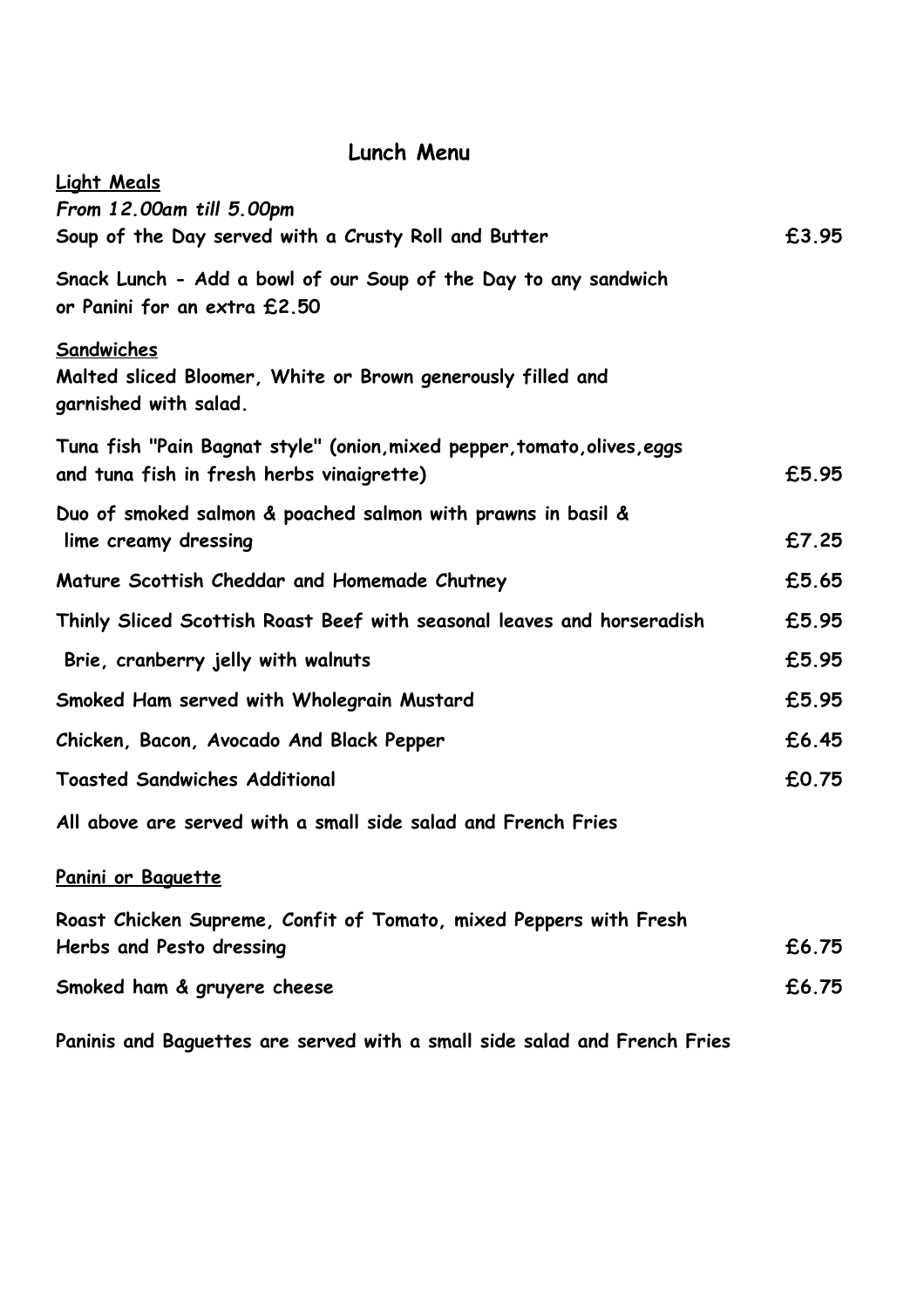| <b>Main Dishes</b><br>Served from 12 noon till 2.30pm                                                                                                                                                |                                  |
|------------------------------------------------------------------------------------------------------------------------------------------------------------------------------------------------------|----------------------------------|
| Please see the Blackboard for today's Specials                                                                                                                                                       |                                  |
| Sri Lankan Chicken Curry with sliced Roast Onions,<br>fresh Vegetable, Basmati Rice and Naan Bread                                                                                                   | £9.95                            |
| Fresh Haddock in a beer batter deep fried until golden, Garnished<br>with French Fries and Sauce Tartare                                                                                             | £9.80                            |
| Homemade Seafood Cakes served with a Lemon Parsley Butter<br>sauce with Chips and Vegetables or Salad                                                                                                | £9.50                            |
| Egg tagliattelle pasta with seasonal vegetable served in vine ripe<br>tomato sauce with fresh basil, parmesan shaving garnished garlic bread                                                         | £8.75                            |
| Spanish Omelette with Vine ripeTomato, mixed Peppers, Mushroom,<br>Potato, Onions with a side Salad                                                                                                  | £7.95                            |
| Sauteed Cumberland sausage with caramelised onion served with<br>bordelaise sauce garnished mashed potato                                                                                            | £8.75                            |
| Sri Lankan Vegetable Curry with sliced Roast Onions fresh<br>Vegetables, Basmati Rice and Naan Bread.                                                                                                | £8.95                            |
| Salads                                                                                                                                                                                               |                                  |
| Lunan Bay Seafood Salad<br>Smoked Salmon, Shellfish, a medley of poached local Fish served<br>with a pure Olive Oil and a Lemon, Tomato Basil vinaigrette                                            | £9.50                            |
| Chicken Caesar Salad<br>Grilled Chicken Supreme tossed with Roman Lettuce, smoked Bacon<br>boiled Egg, Spring Onions, croutons in a creamy dressing with<br>Parmesan and Freshly ground Black Pepper | £9.50                            |
| <b>Desserts</b><br>Cheesecake of the Day<br>Sticky Toffee Pudding with Butterscotch Sauce and Cream<br>French Apple Tart with Cream or Ice Cream<br>Meringue Nest with Fresh Fruit and Cream         | £4.50<br>£4.50<br>£4.50<br>£4.25 |
| Mixed Ice Cream - per scoop                                                                                                                                                                          | £1.50                            |